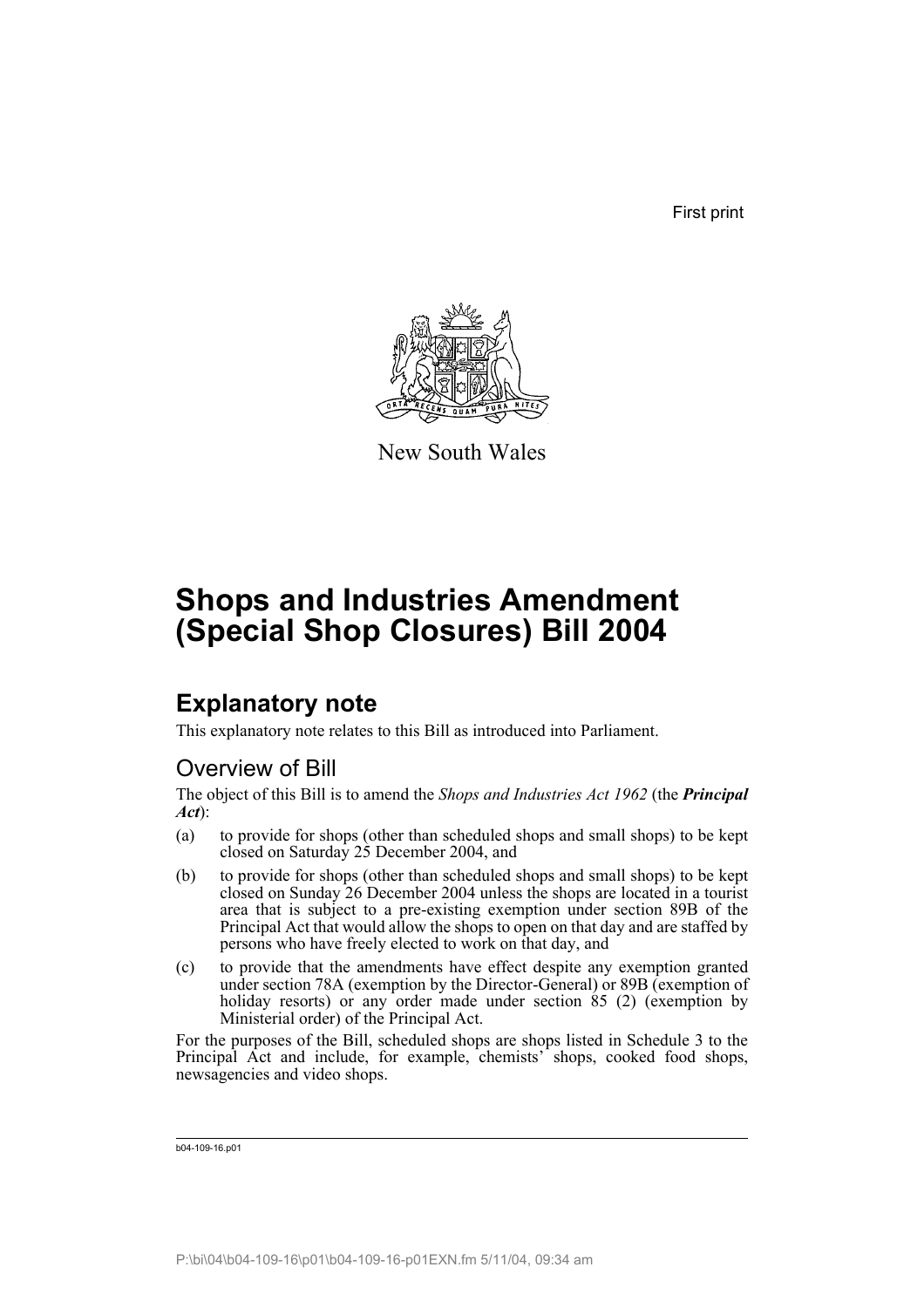Explanatory note

Small shops are those with two or less shopkeepers that require not more than four persons to conduct the business of the shop on any one day.

#### Outline of provisions

**Clause 1** sets out the name (also called the short title) of the proposed Act.

**Clause 2** provides for the commencement of the proposed Act on the date of assent.

**Clause 3** is a formal provision that gives effect to the amendment to the Principal Act set out in Schedule 1.

### **Schedule 1 Amendment**

**Schedule 1** amends the Principal Act to insert proposed sections 89E and 89F, having the effect described above in the overview.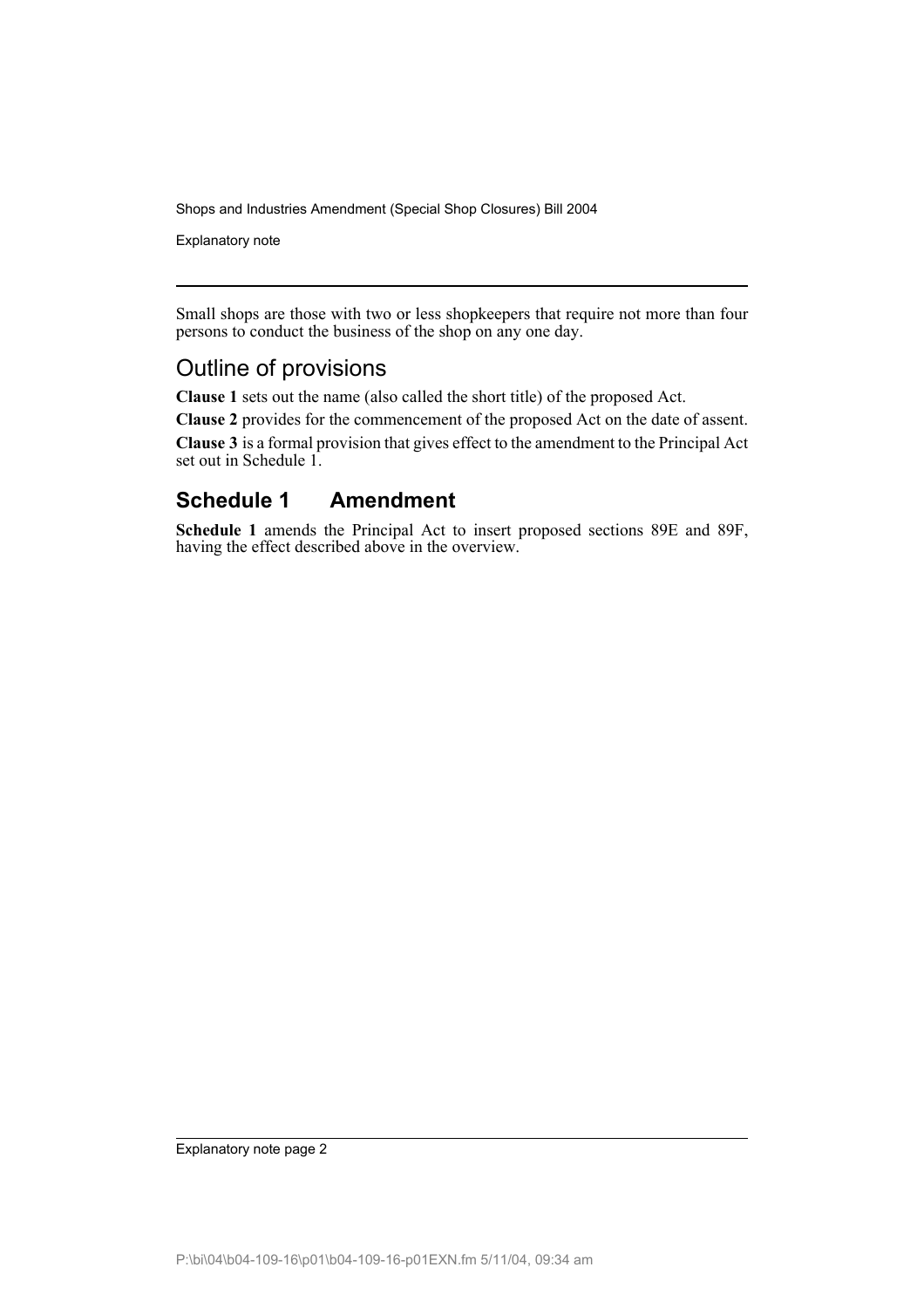First print



New South Wales

## **Shops and Industries Amendment (Special Shop Closures) Bill 2004**

### **Contents**

|                                                  | Page |
|--------------------------------------------------|------|
| Name of Act                                      |      |
| 2 Commencement                                   |      |
| Amendment of Shops and Industries Act 1962 No 43 | 2    |
| Schedule 1 Amendment                             | 3.   |

b04-109-16.p01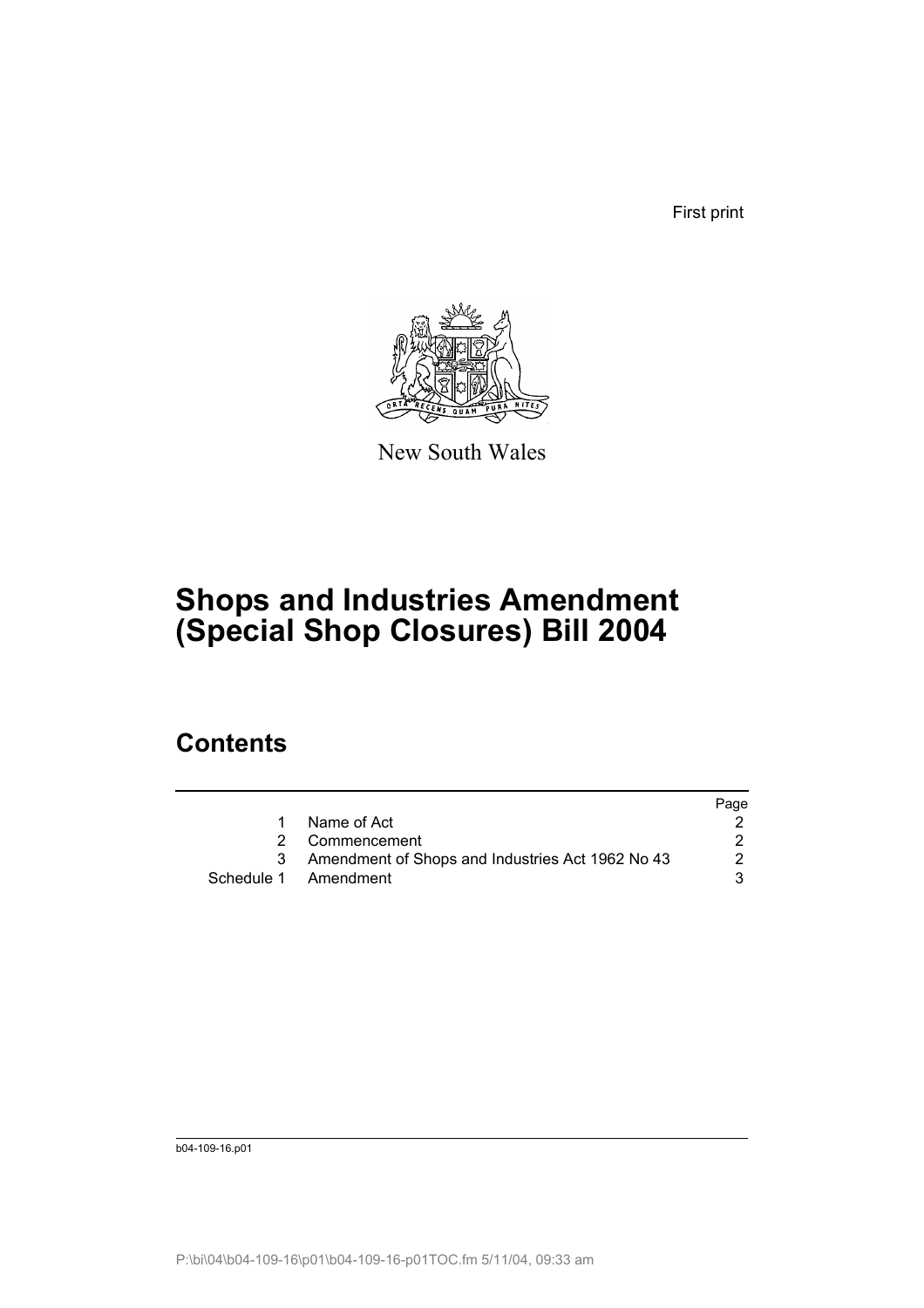**Contents** 

Page

Contents page 2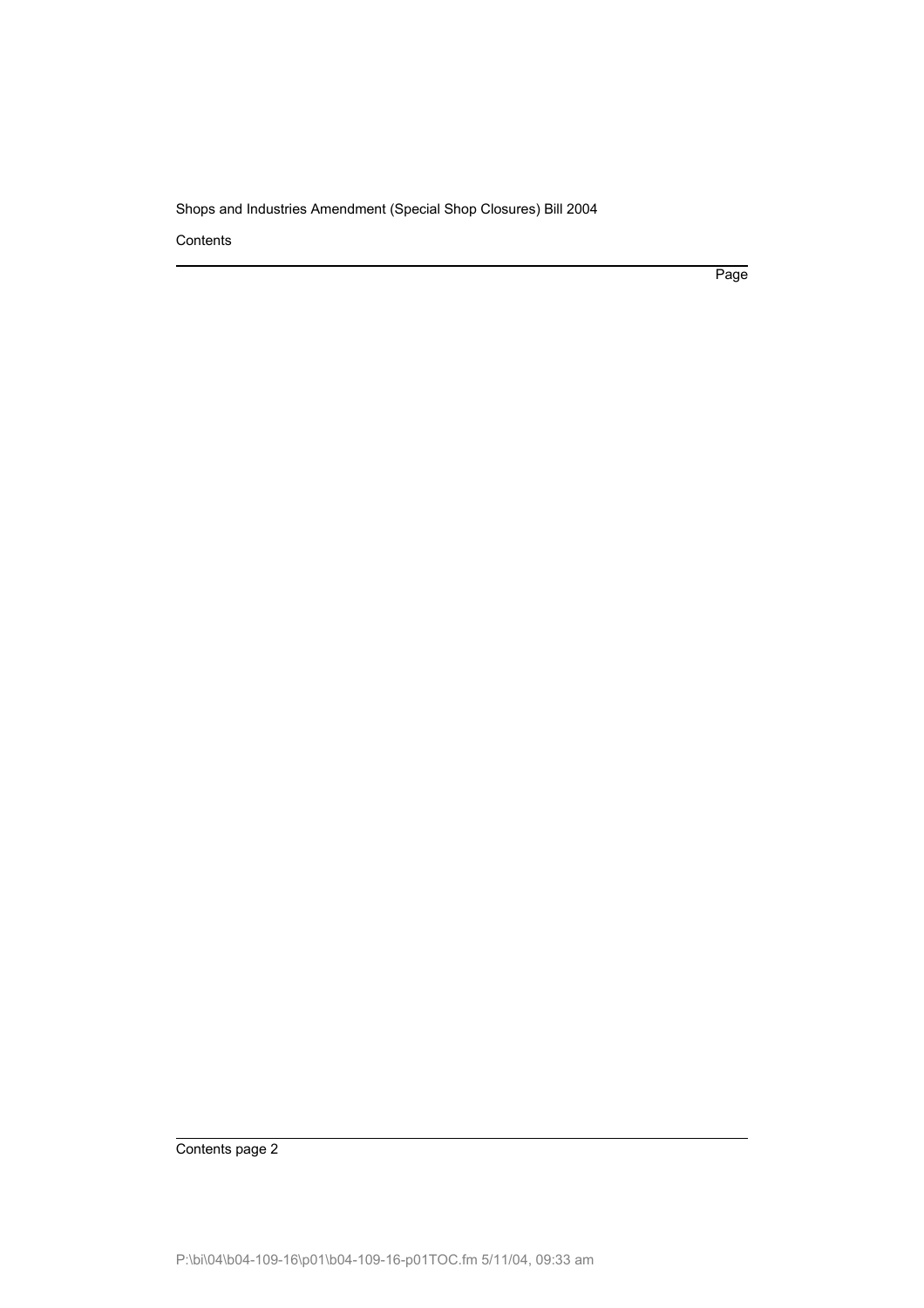

New South Wales

## **Shops and Industries Amendment (Special Shop Closures) Bill 2004**

No , 2004

#### **A Bill for**

An Act to amend the *Shops and Industries Act 1962* with respect to the closure of certain shops on Saturday 25 December 2004 and on Sunday 26 December 2004.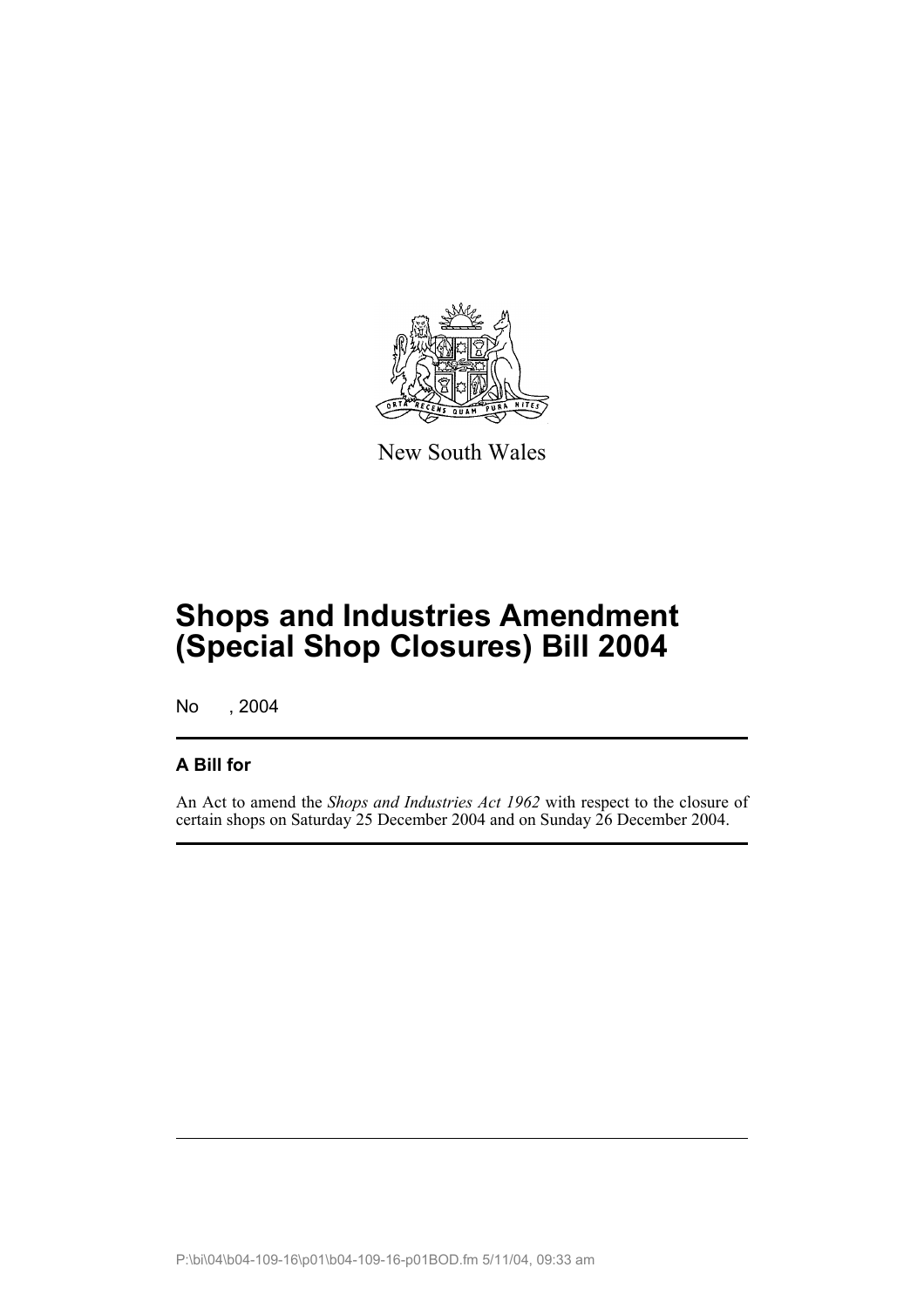<span id="page-5-2"></span><span id="page-5-1"></span><span id="page-5-0"></span>

| The Legislature of New South Wales enacts: |                                                                                     |                     |
|--------------------------------------------|-------------------------------------------------------------------------------------|---------------------|
| 1                                          | Name of Act                                                                         | 2                   |
|                                            | This Act is the Shops and Industries Amendment (Special Shop<br>Closures) Act 2004. | 3<br>$\overline{4}$ |
| $\mathbf{2}$                               | <b>Commencement</b>                                                                 | 5                   |
|                                            | This Act commences on the date of assent to this Act.                               | 6                   |
| 3                                          | Amendment of Shops and Industries Act 1962 No 43                                    | 7                   |
|                                            | The Shops and Industries Act 1962 is amended as set out in Schedule 1.              | 8                   |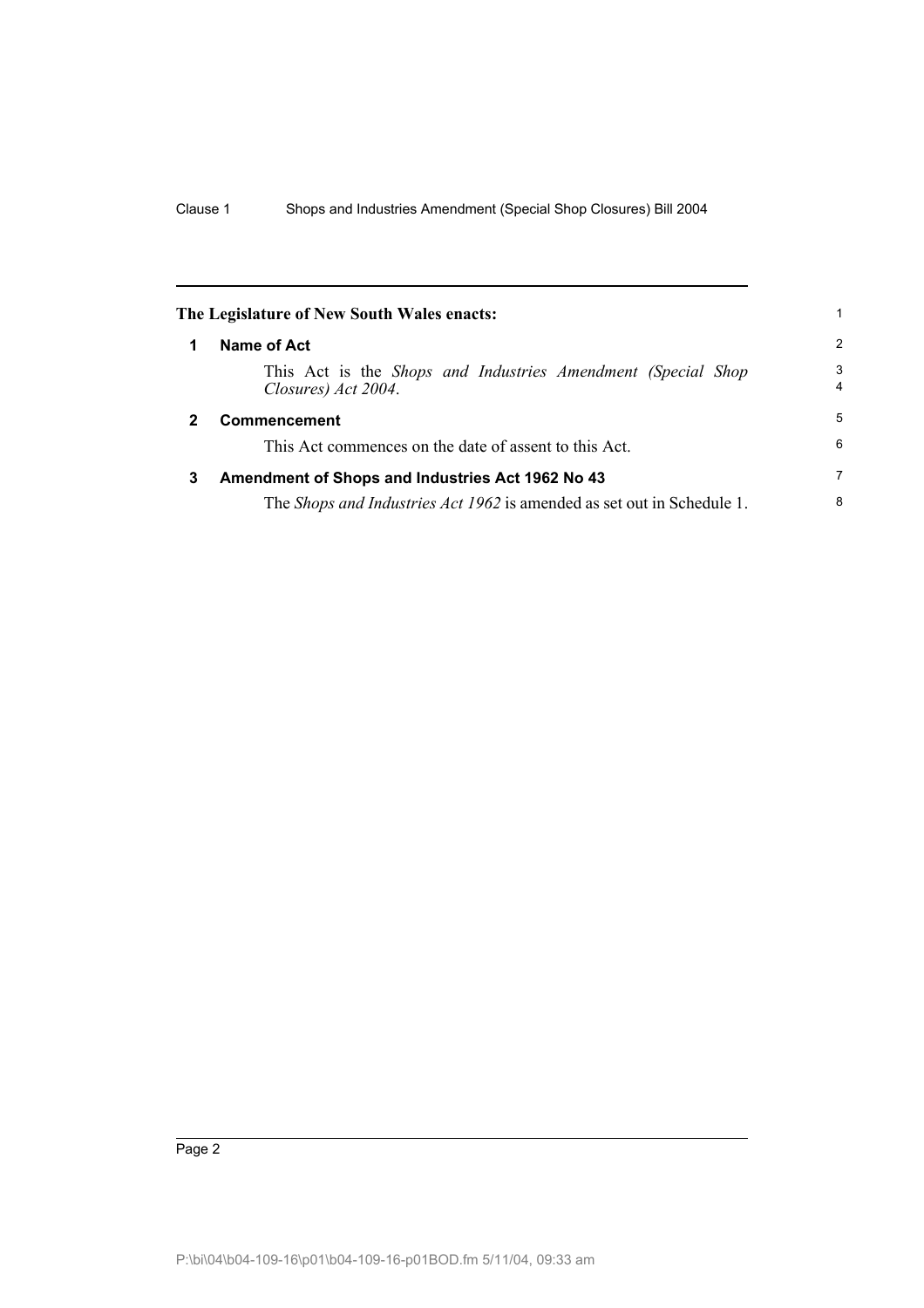Amendment Schedule 1

(Section 3)

1

2

<span id="page-6-0"></span>

| <b>Schedule 1</b> | <b>Amendment</b> |
|-------------------|------------------|
|-------------------|------------------|

| Sections 89E and 89F<br>Insert after section 89D: |     | 3                                                                                                                                                                                                                                                                        |                            |
|---------------------------------------------------|-----|--------------------------------------------------------------------------------------------------------------------------------------------------------------------------------------------------------------------------------------------------------------------------|----------------------------|
|                                                   |     | 4                                                                                                                                                                                                                                                                        |                            |
| 89E                                               |     | Shops to be kept closed on Christmas Day 2004                                                                                                                                                                                                                            | 5                          |
|                                                   | (1) | Shops (other than scheduled shops and small shops) are to be kept<br>closed on Saturday 25 December 2004.                                                                                                                                                                | 6<br>$\overline{7}$        |
|                                                   | (2) | This section has effect despite:                                                                                                                                                                                                                                         | 8                          |
|                                                   |     | any exemption granted under section 78A or 89B, or<br>(a)                                                                                                                                                                                                                | 9                          |
|                                                   |     | (b)<br>any order made under section 85 (2),                                                                                                                                                                                                                              | 10                         |
|                                                   |     | before or after the commencement of this section.                                                                                                                                                                                                                        | 11                         |
|                                                   | (3) | This section is repealed at the beginning of 27 December 2004.                                                                                                                                                                                                           | 12                         |
| 89F                                               |     | Shops to be kept closed on Boxing Day 2004 except in limited<br>circumstances                                                                                                                                                                                            | 13<br>14                   |
|                                                   | (1) | Shops (other than scheduled shops and small shops) are to be kept<br>closed on Sunday 26 December 2004, except as provided by<br>subsection (2).                                                                                                                         | 15<br>16<br>17             |
|                                                   | (2) | A shop (other than a scheduled shop or a small shop) is permitted<br>to open on Sunday 26 December 2004 if the following conditions<br>are satisfied:                                                                                                                    | 18<br>19<br>20             |
|                                                   |     | the shop is located in an area or part of an area that is<br>(a)<br>subject to an exemption under section 89B in force<br>immediately before the commencement of this section that<br>would, but for this section, allow the shop to open on<br>Sunday 26 December 2004, | 21<br>22<br>23<br>24<br>25 |
|                                                   |     | the shop opens only in accordance with the conditions of<br>(b)<br>the exemption,                                                                                                                                                                                        | 26<br>27                   |
|                                                   |     | the shop is staffed on that day only by persons who have<br>(c)<br>freely elected to work on the day, without any coercion,<br>harassment, threat or intimidation by their employer.                                                                                     | 28<br>29<br>30             |
|                                                   | (3) | For the purposes of subsection $(2)$ (c), a person is not taken to<br>have freely elected to work on Sunday 26 December 2004 merely<br>because that person is rostered to work on that day.                                                                              | 31<br>32<br>33             |

Page 3